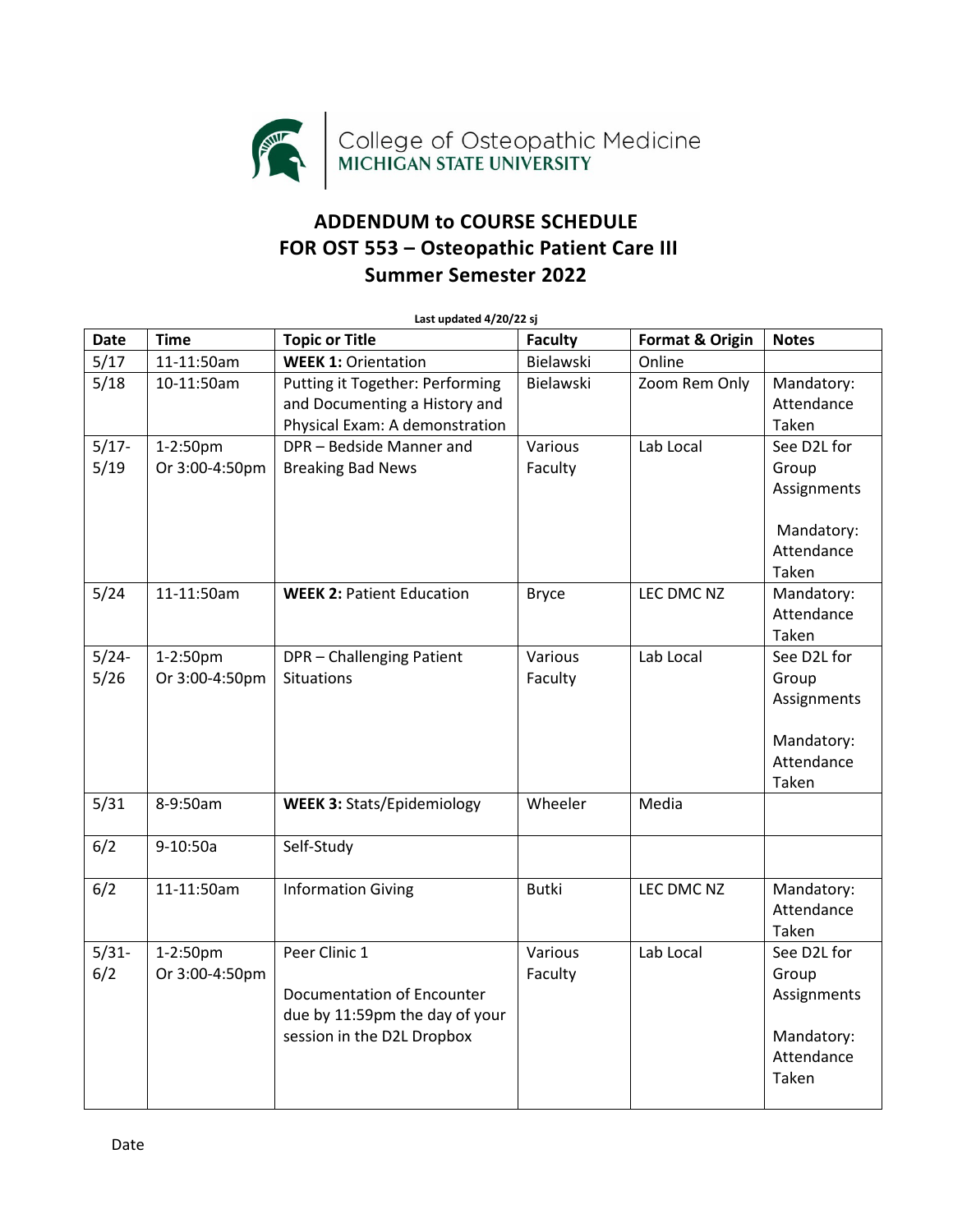| <b>Date</b> | <b>Time</b>    | <b>Topic or Title</b>               | <b>Faculty</b> | <b>Format &amp; Origin</b> | <b>Notes</b>             |
|-------------|----------------|-------------------------------------|----------------|----------------------------|--------------------------|
| 6/8         | 10-11:50am     | <b>WEEK 4: Clinical Development</b> | Various        | Zoom REM Only              | See D2L for              |
|             |                | Workshop: Integration of            | Faculty        |                            | Group                    |
|             |                | Clinical Skills, Part 1 - Guide to  |                |                            | Assignments              |
|             |                | Patient Encounter and the           |                |                            |                          |
|             |                | Documentation                       |                |                            | Mandatory:               |
|             |                |                                     |                |                            | Attendance               |
|             |                |                                     |                |                            | Taken                    |
| $6/7 -$     | 1-2:50pm       | Post Peer Clinic                    | Various        | Lab Local                  | See D2L for              |
| 6/9         | Or 3:00-4:50pm |                                     | Faculty        |                            | Group                    |
|             |                | Review of documentation from        |                |                            | Assignments              |
|             |                | Peer Clinic 1 + NMS Skills          |                |                            |                          |
|             |                | Checkoff                            |                |                            | Mandatory:               |
|             |                |                                     |                |                            | Attendance               |
|             |                |                                     |                |                            | Taken                    |
| 6/15        | 8-9:50am       | <b>WEEK 5: Clinical Development</b> | Various        | Zoom REM Only              | See D2L for              |
|             |                | Workshop: Integration of            | Faculty        |                            | Group                    |
|             |                | Clinical Skills, Part 2-            |                |                            | Assignments              |
|             |                | Developing the Assessment           |                |                            |                          |
|             |                |                                     |                |                            | Mandatory:               |
|             |                |                                     |                |                            | Attendance               |
|             |                |                                     |                |                            | Taken                    |
| $6/14-$     | 1-2:50pm       | Peer Clinic 2                       | Various        | Lab Local                  | See D2L for              |
| 6/16        | Or 3:00-4:50pm |                                     | Faculty        |                            | Group                    |
|             |                | Documentation of Encounter          |                |                            | Assignments              |
|             |                | due by 11:59pm the day of your      |                |                            |                          |
|             |                | session in the D2L Dropbox          |                |                            | Mandatory:               |
|             |                |                                     |                |                            | Attendance               |
|             |                |                                     |                |                            | Taken                    |
| 6/22        | 8-9:50am       | <b>WEEK 6: Clinical Development</b> | Various        | Zoom REM Only              | See D2L for              |
|             |                | Workshop: Integration of            | Faculty        |                            | Group                    |
|             |                | Clinical Skills, Part 3-            |                |                            | Assignments              |
|             |                | Developing the Plan                 |                |                            |                          |
|             |                |                                     |                |                            | Mandatory:<br>Attendance |
|             |                |                                     |                |                            | Taken                    |
| $6/21 -$    | 1-2:50pm       | Post Peer Clinic                    | Various        | Lab Local                  | See D2L for              |
| 6/23        | Or 3:00-       |                                     | Faculty        |                            | Group                    |
|             | 4:50pm         | Review of documentation from        |                |                            | Assignments              |
|             |                | Peer Clinic 2 + NMS Skills          |                |                            |                          |
|             |                | Checkoff                            |                |                            | Mandatory:               |
|             |                |                                     |                |                            | Attendance               |
|             |                |                                     |                |                            | Taken                    |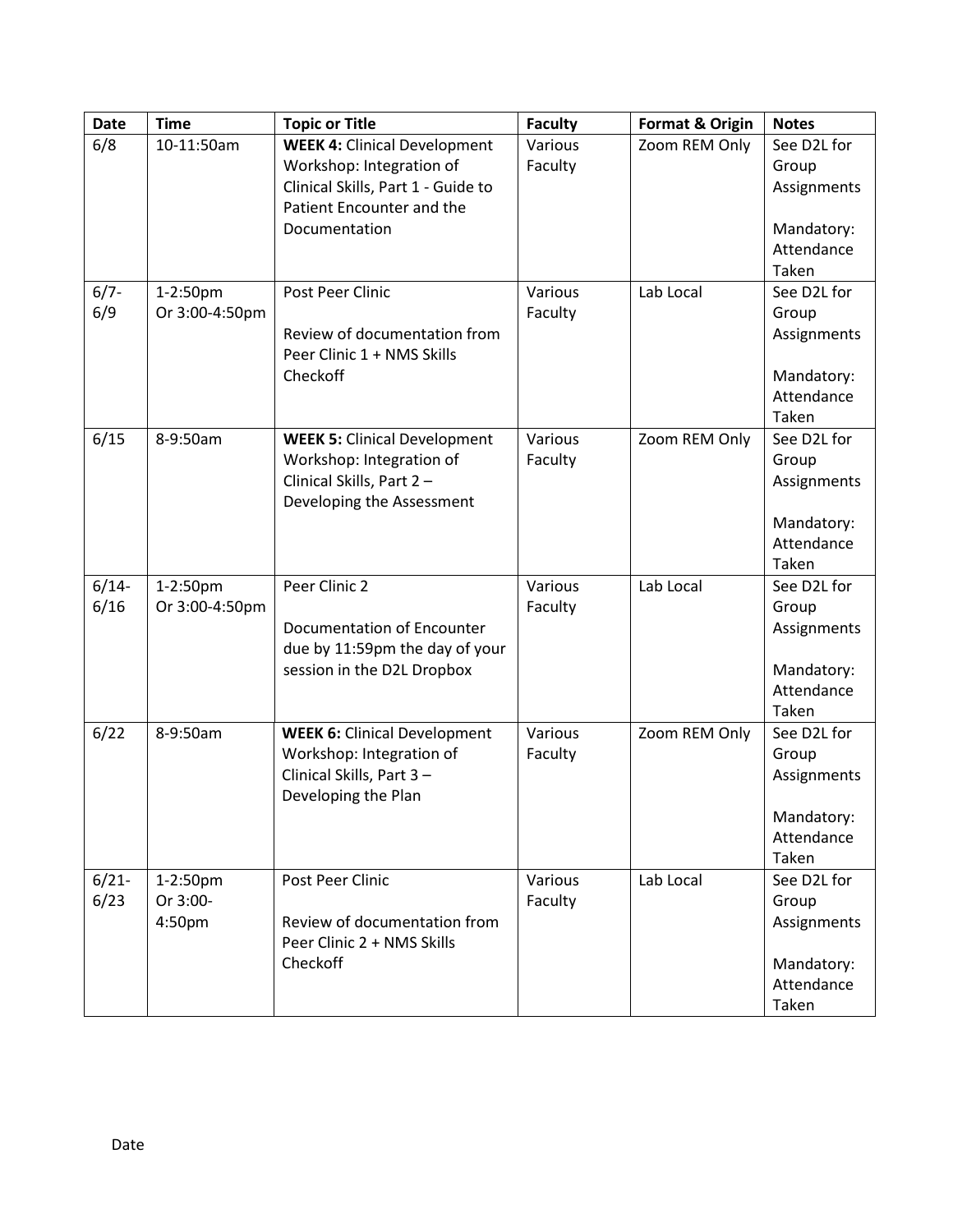| <b>Date</b> | <b>Time</b>   | <b>Topic or Title</b>                  | <b>Faculty</b>         | Format & Origin | <b>Notes</b>             |
|-------------|---------------|----------------------------------------|------------------------|-----------------|--------------------------|
| 6/29        | 8-9:50am      | <b>WEEK 7: Clinical Development</b>    | <b>Various Faculty</b> | Zoom REM Only   | See D2L for              |
|             |               | Workshop: Cognitive Bias               |                        |                 | Group                    |
|             |               |                                        |                        |                 | Assignments              |
|             |               |                                        |                        |                 |                          |
|             |               |                                        |                        |                 | Mandatory:               |
|             |               |                                        |                        |                 | Attendance               |
|             |               |                                        |                        |                 | Taken                    |
| $6/28 -$    | 1-2:50pm      | Peer Clinic 3                          | <b>Various Faculty</b> | Lab Local       | See D2L for              |
| 6/30        | Or 3:00-      |                                        |                        |                 | Group                    |
|             | 4:50pm        | <b>Documentation of Encounter</b>      |                        |                 | Assignments              |
|             |               | due by 11:59pm the day of              |                        |                 |                          |
|             |               | your session in the D2L                |                        |                 | Mandatory:               |
|             |               | Dropbox                                |                        |                 | Attendance<br>Taken      |
| 6/30        | $11-$         | Self-study                             |                        |                 |                          |
|             | 11:50am       |                                        |                        |                 |                          |
| 7/6         | $2 - 2:50$ pm | <b>Week 8: Critical Thinking</b>       | Bielawski              | Webinar         | Mandatory:               |
|             |               | Practice for OSCE Prep                 |                        |                 | Attendance               |
|             |               | and Q & A                              |                        |                 | Taken                    |
| 7/7         | 1-1:50pm      | <b>Acute Care Visits</b>               | Gendernalik            | LEC MUC NZ      | Mandatory:               |
|             |               |                                        |                        |                 | Attendance               |
|             |               |                                        |                        |                 | Taken                    |
| $7/12 -$    | 1-2:50pm      | <b>WEEK 9: Post Peer Clinic</b>        | <b>Various Faculty</b> | Lab Local       | See D2L for              |
| 7/14        | Or 3:00-      |                                        |                        |                 | Group                    |
|             | 4:50pm        | Review of documentation from           |                        |                 | Assignments              |
|             |               | Peer Clinic 3 + NMS Skills<br>Checkoff |                        |                 |                          |
|             |               |                                        |                        |                 | Mandatory:<br>Attendance |
|             |               |                                        |                        |                 | Taken                    |
| $7/19-$     | 1-4:50pm      | <b>WEEK 10: Transitional OSCE</b>      | <b>Various Faculty</b> | Lab Local       | See D2L for              |
| 7/21        | 50 min per    | Practice Opportunity with              |                        |                 | Group                    |
|             | group         | Faculty                                |                        |                 | Assignments              |
|             |               |                                        |                        |                 |                          |
|             |               |                                        |                        |                 | Mandatory:               |
|             |               |                                        |                        |                 | Attendance               |
|             |               |                                        |                        |                 | Taken                    |
| $7/25-$     |               | <b>WEEK 11: Transitional OSCE</b>      |                        |                 | See D2L for              |
| 7/29        |               | Monday -7/25: 1-5p                     |                        |                 | your                     |
|             |               | Tuesday-7/26: 8a-5p                    |                        |                 | individual               |
|             |               | Wednesday-7/27: 1-5p                   |                        |                 | Assigned                 |
|             |               | Thursday 7/28: 10a-5p                  |                        |                 | Appointment              |
|             |               | Friday 7/29: 1-5p                      |                        |                 |                          |
|             |               |                                        |                        |                 |                          |